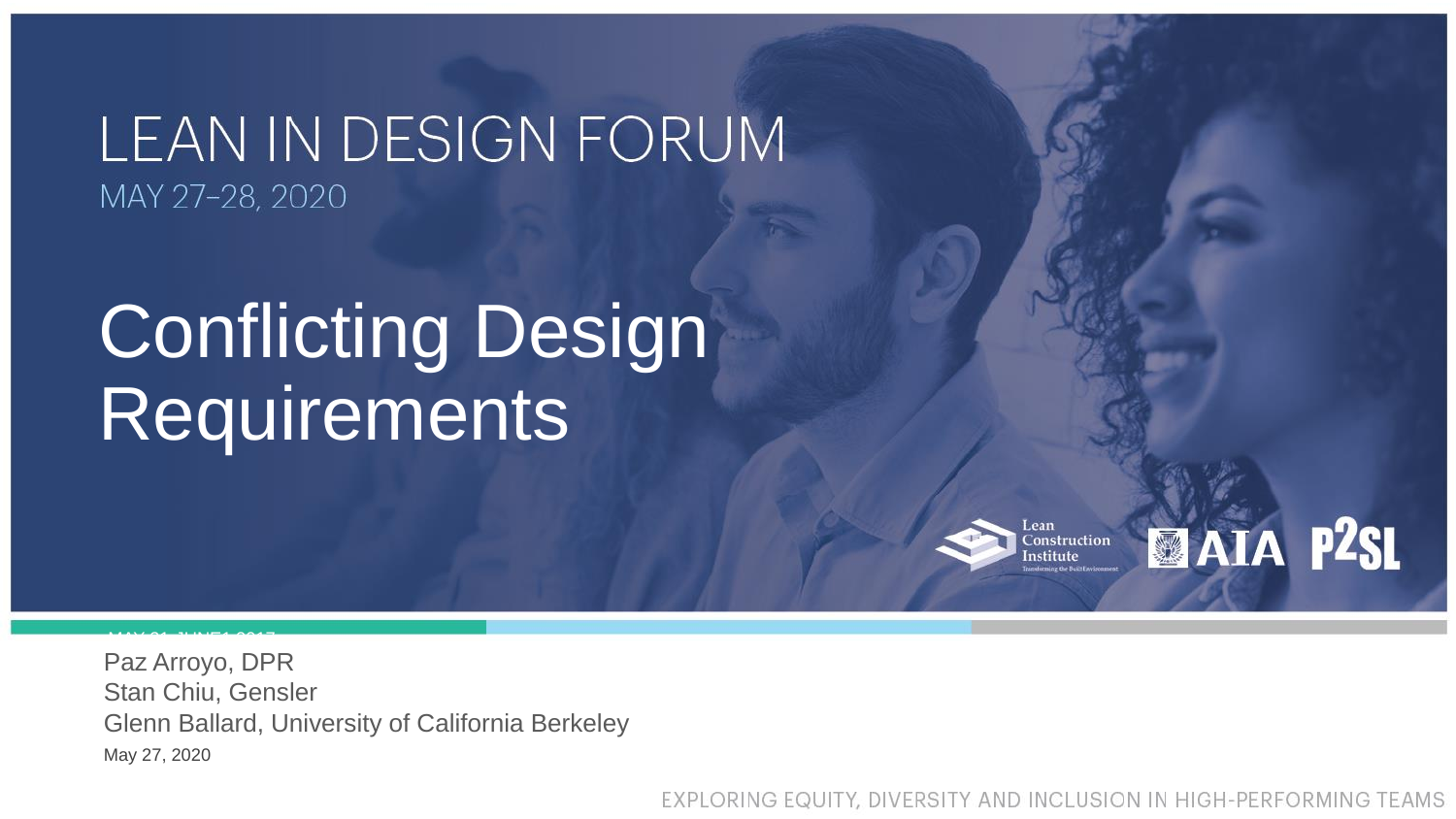



- **1. Why** do conflicts need to be managed?
- **2. What** are conflicting design requirements?
- **3. How** to manage conflicting design requirements?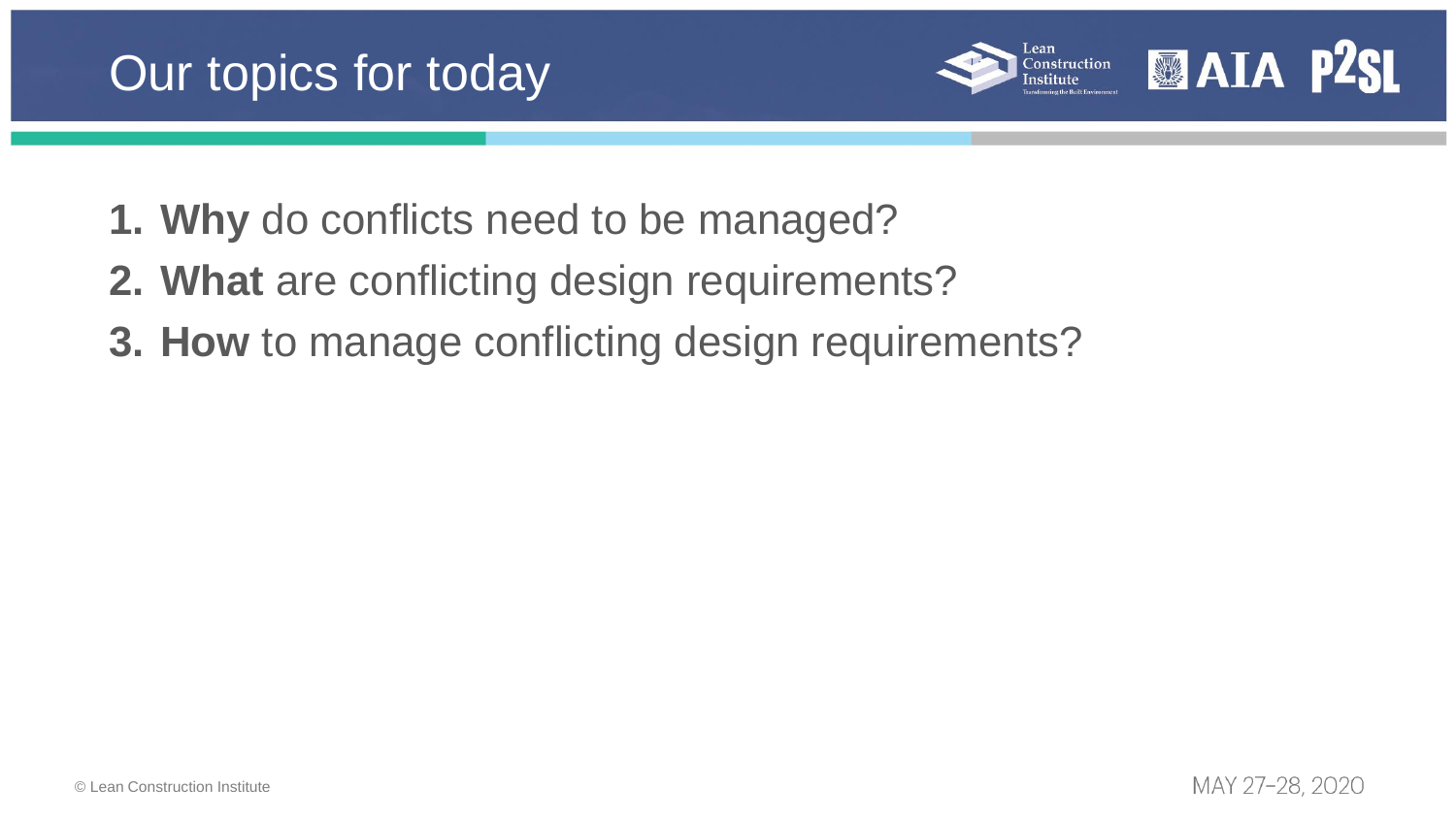



## Benefits and Costs

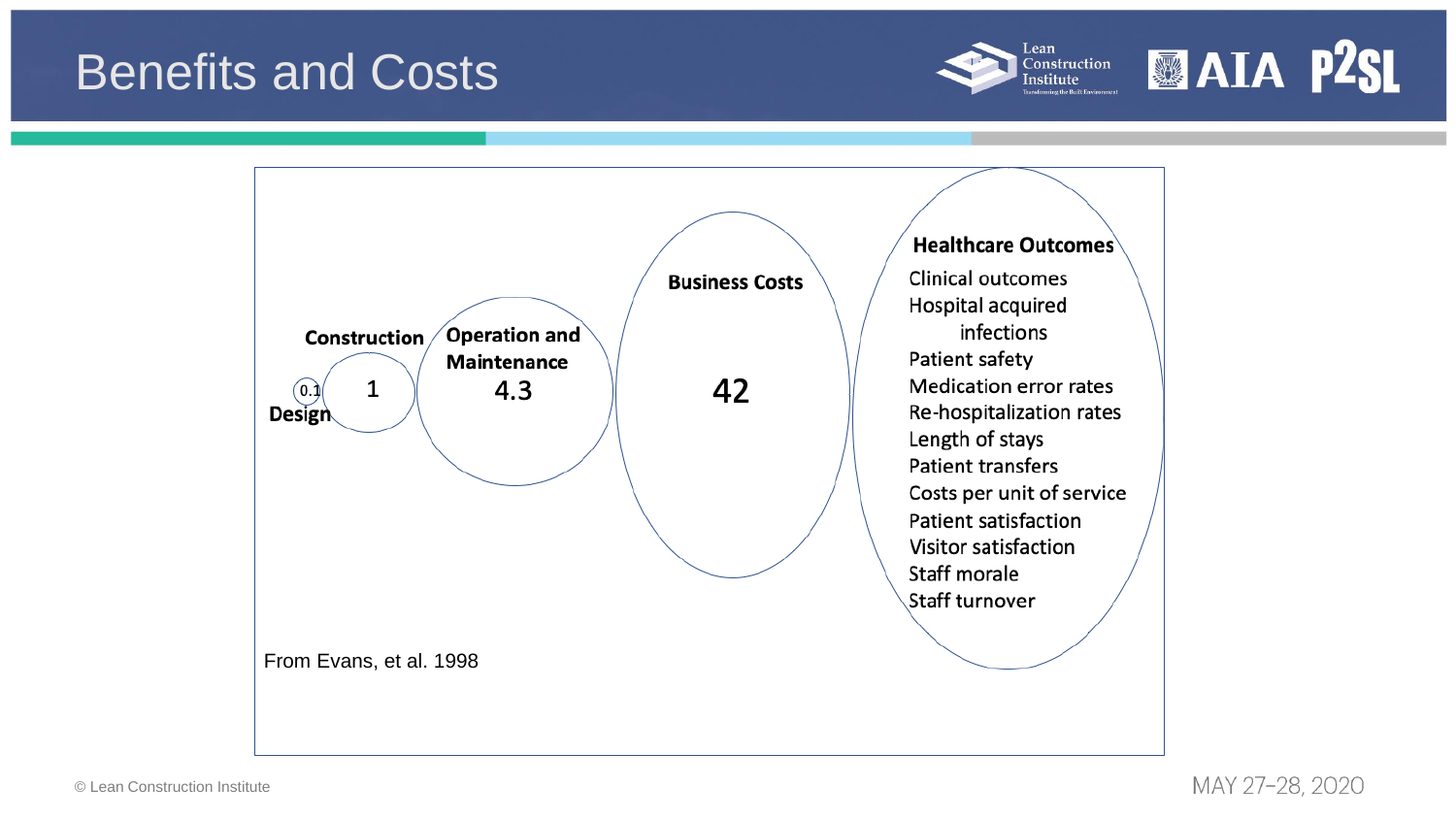

1.Teams learn something critical late in the development process.

- 2.Teams make critical decisions too early in the design process, before they develop the knowledge needed.
- 3. Designers with one expertise paint designers of another expertise into corners that will not work.

## Rework in Design: Its Causes



**Kennedy, Brian M., Durward K. Sobek, and Michael N. Kennedy. "Reducing Rework by Applying Set-Based Practices Early in the Systems Engineering Process." Systems Engineering 17, no. 3 (May 21, 2013): 278–296**

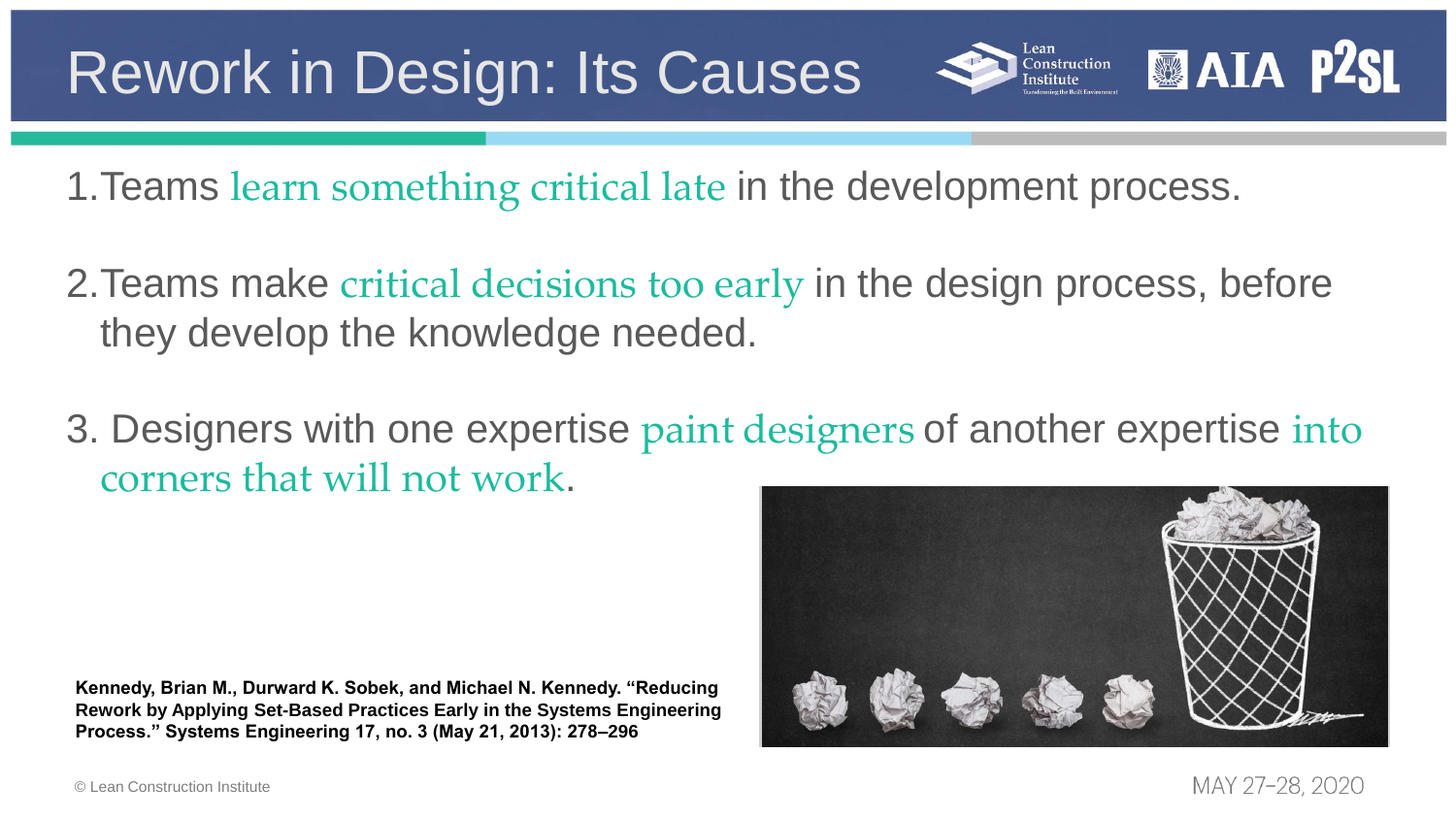

Lean

Construction **Institute** 

### Rework in Design: Its Causes and Remedies

- 1<sup>st</sup> Cause: Teams learn something critical late in the development process.
- Remedy 1: Replace design-then-test with test-before-design to accelerate learning in the early phases.
- Remedy 2: Learn the sets of possibilities rather than single points, capturing set-based knowledge (such as limit curves) that covers the full range of possible designs.

**Kennedy, Brian M., Durward K. Sobek, and Michael N. Kennedy. "Reducing Rework by Applying Set-Based Practices Early in the Systems Engineering Process." Systems Engineering 17, no. 3 (May 21, 2013): 278–296**

**Sets of possibilities**

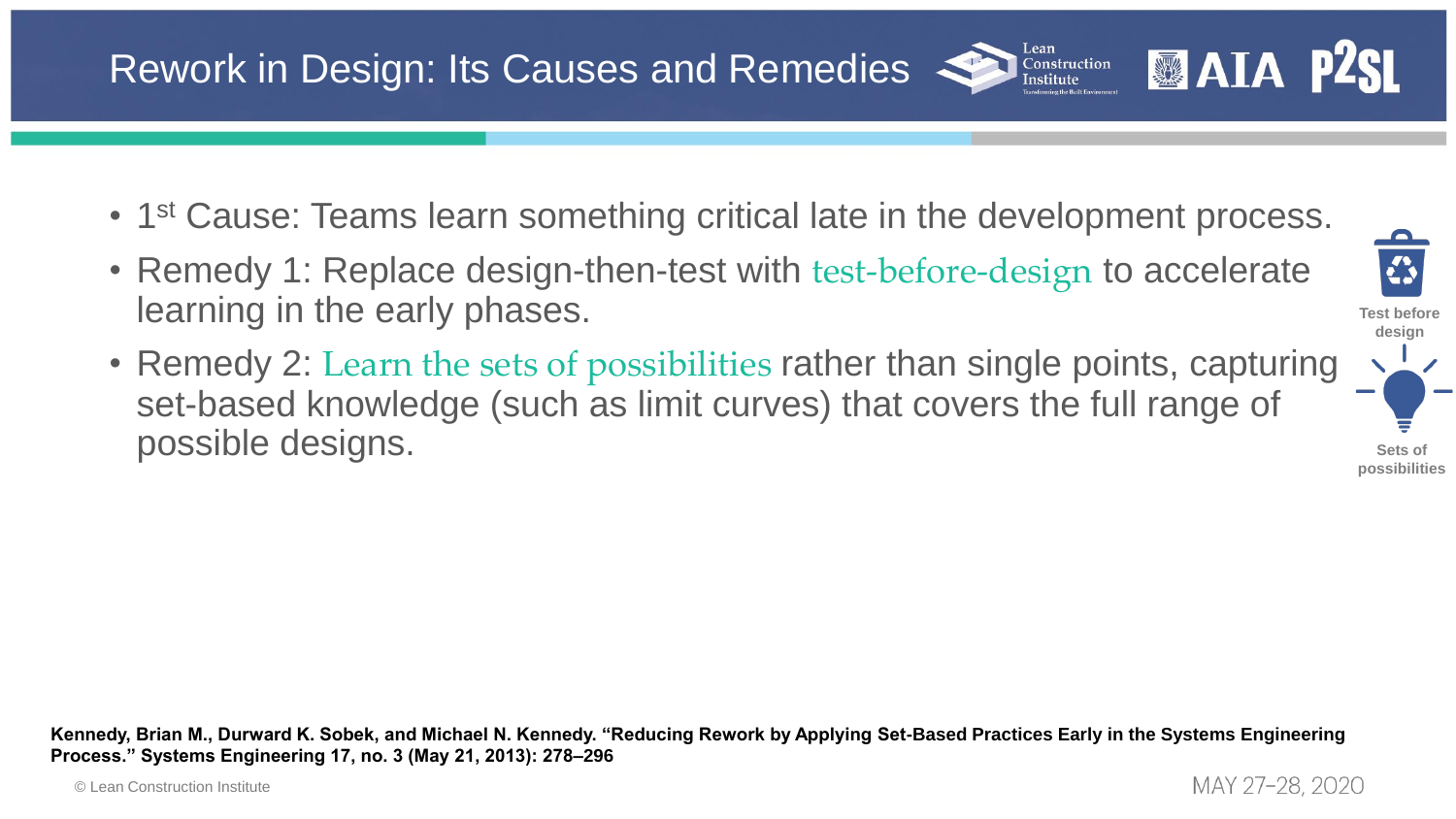

Lean

Construction Institute

### Rework in Design: Its Causes and Remedies



- Remedy 3: Specify customer and business interests as target ranges, giving the development teams room to explore, innovate, and find the most appealing trade-offs for both the business and customer interests.
- Remedy 4: Use set-based specifications in the early phases of development, and allow the final specifications to emerge from the learning in the convergence process.
- Remedy 5: Investigate alternative ideas in parallel when uncertainty is high or when teams must select from among fundamentally different technologies or design approaches, but do so with a focus on quickly identifying and eliminating the weak alternatives.

**Kennedy, Brian M., Durward K. Sobek, and Michael N. Kennedy. "Reducing Rework by Applying Set-Based Practices Early in the Systems Engineering Process." Systems Engineering 17, no. 3 (May 21, 2013): 278–296**





**Specs emerge**



**Investigate in parallel**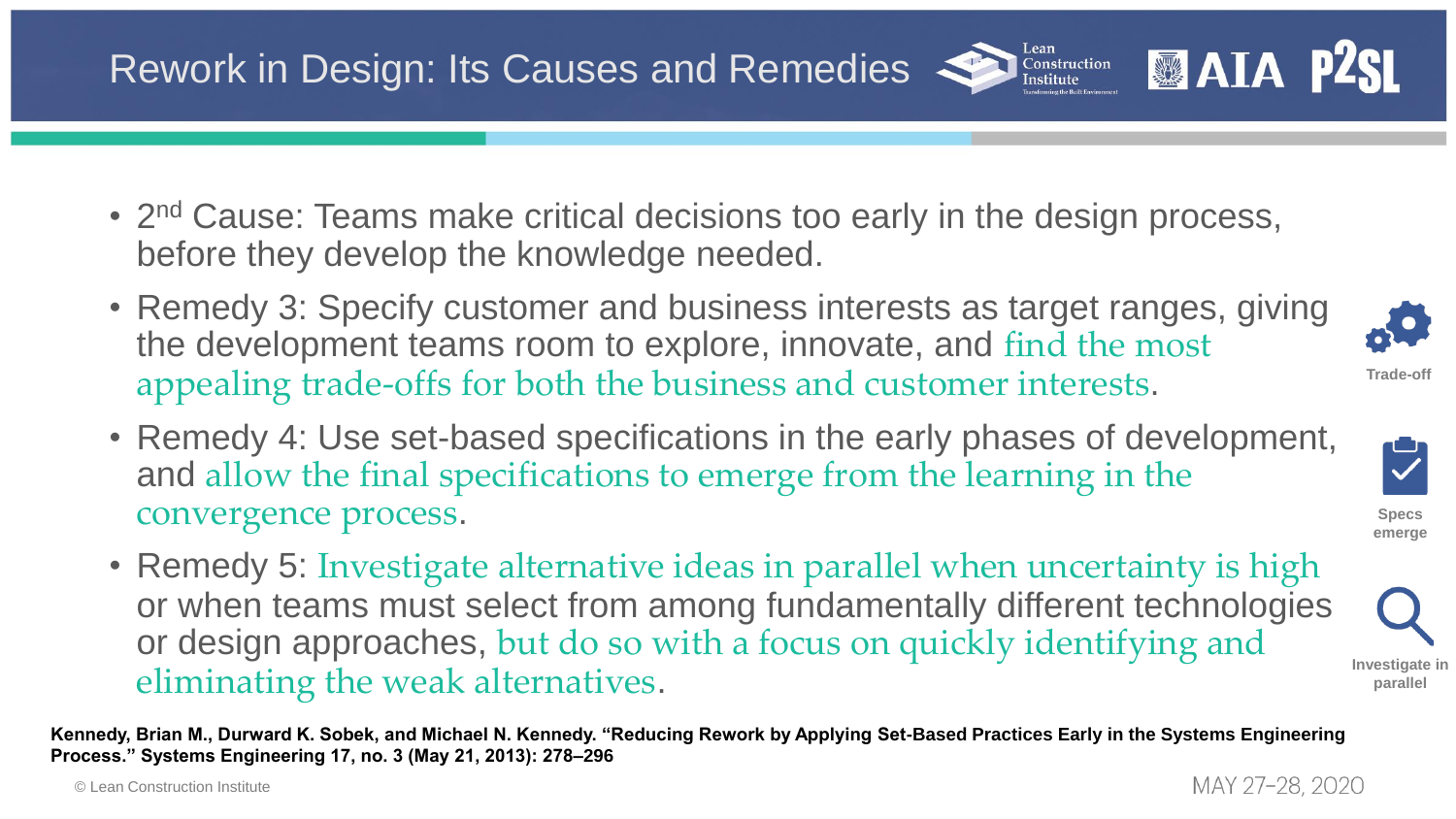

Lean

Construction **Institute** 



### Rework in Design: Its Causes and Remedies

- 3<sup>rd</sup> Cause: Designers with one expertise paint designers of another expertise into corners that will not work.
- Remedy 6: Leverage set-based knowledge to communicate the key issues from one area of expertise to another, breaking down the walls.
- Remedy 7: Leverage set-based specifications to minimize the restrictions on later design phases, maximizing the design windows within which they can optimize without risking later rework.

**Kennedy, Brian M., Durward K. Sobek, and Michael N. Kennedy. "Reducing Rework by Applying Set-Based Practices Early in the Systems Engineering Process." Systems Engineering 17, no. 3 (May 21, 2013): 278–296**

**Maximize design window**

MAY 27-28, 2020

**Communicate Across areas**

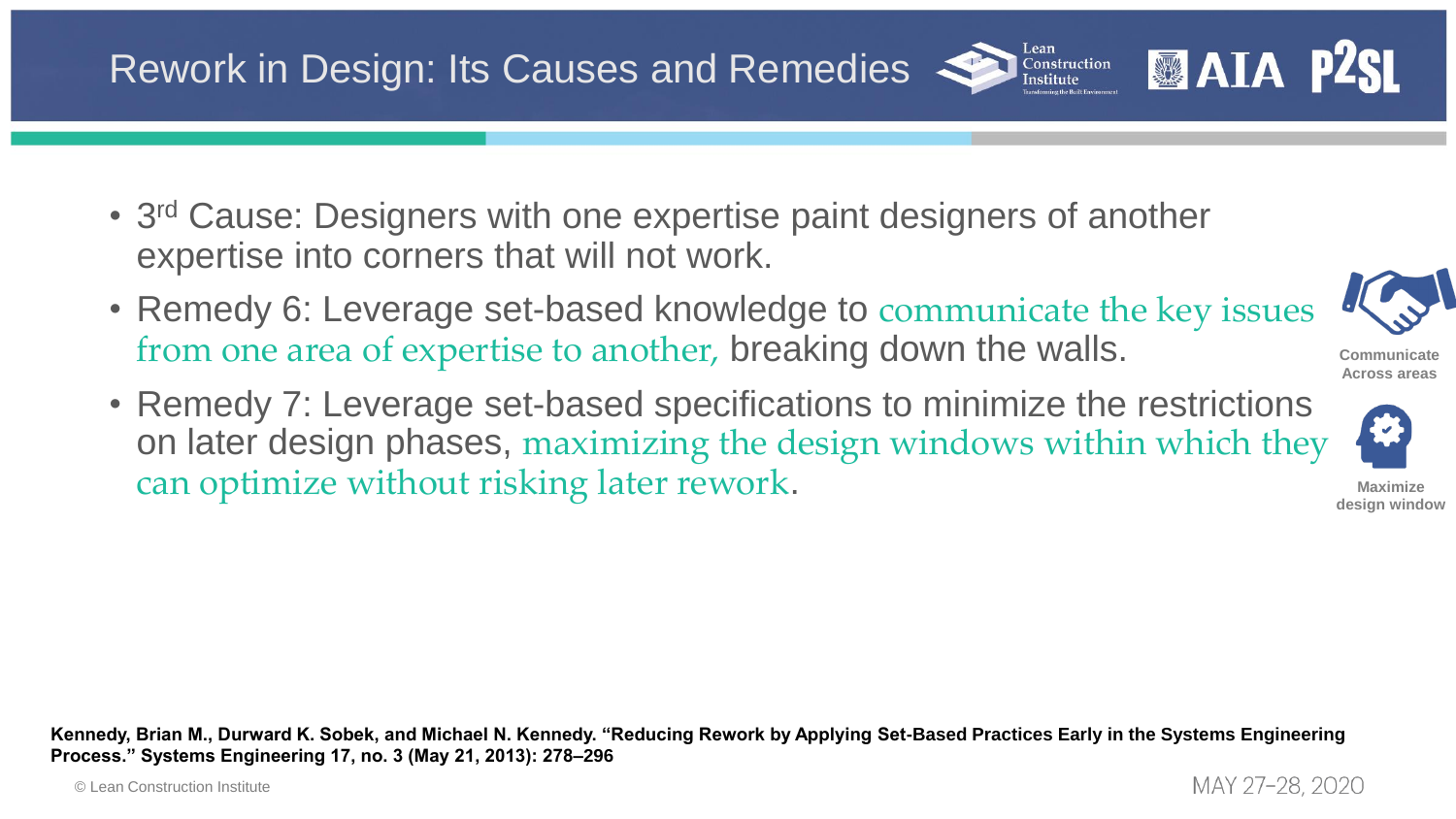





- 1. Why do conflicts need to be managed? IN ORDER TO INCREASE VALUE AND REDUCE WASTE
- 2. What are conflicting design requirements?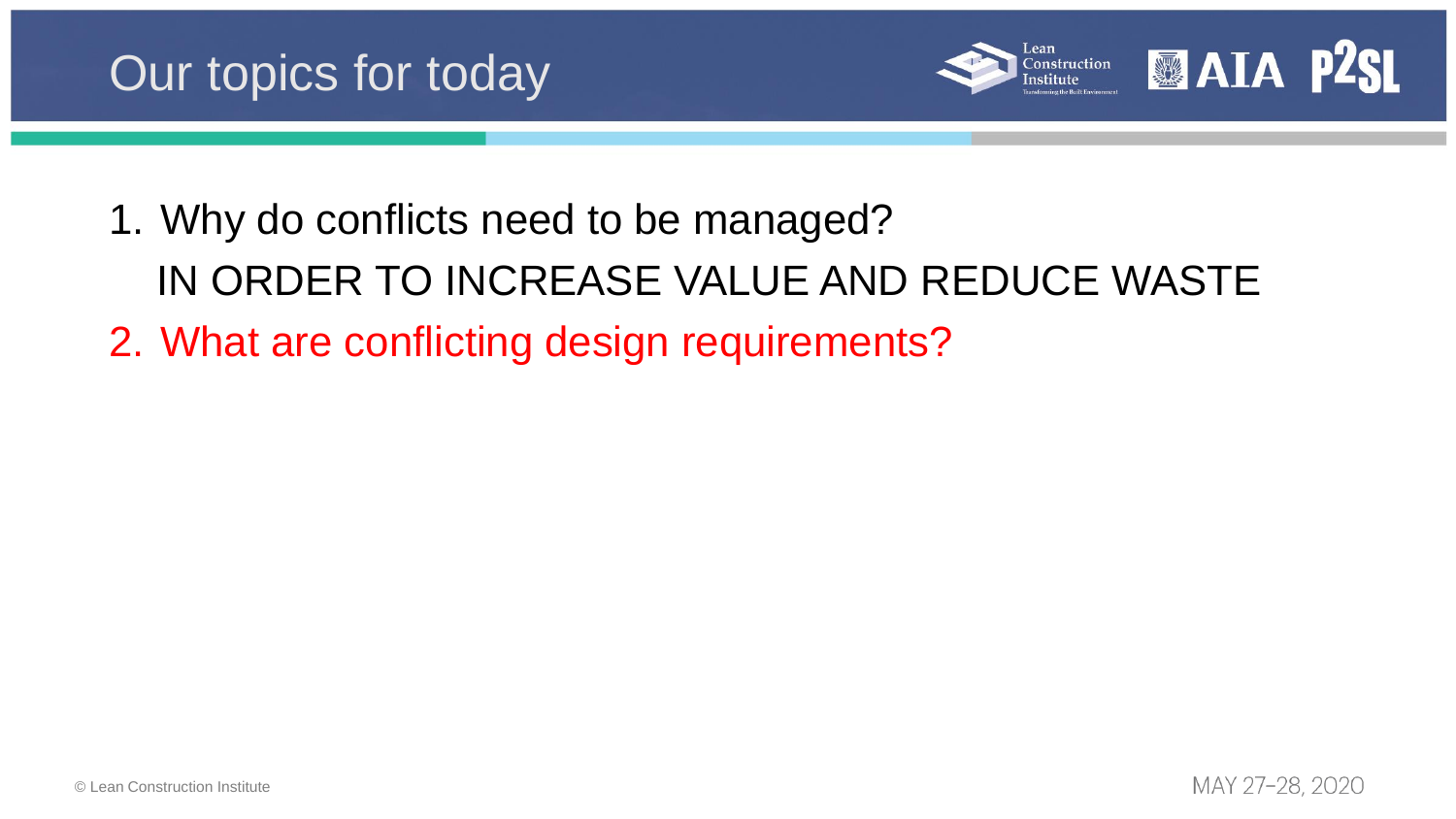## What are design requirements?

- Requirements are a guess about the appropriate compromise between customer desire and engineering feasibility.
- Customers want infinite performance, zero weight, and zero cost; "requirements" are guesses at what we can provide at a profit.

[From Ward, Oosterwaal and Sobek's *Visible Knowledge for Flawless Designs]* 





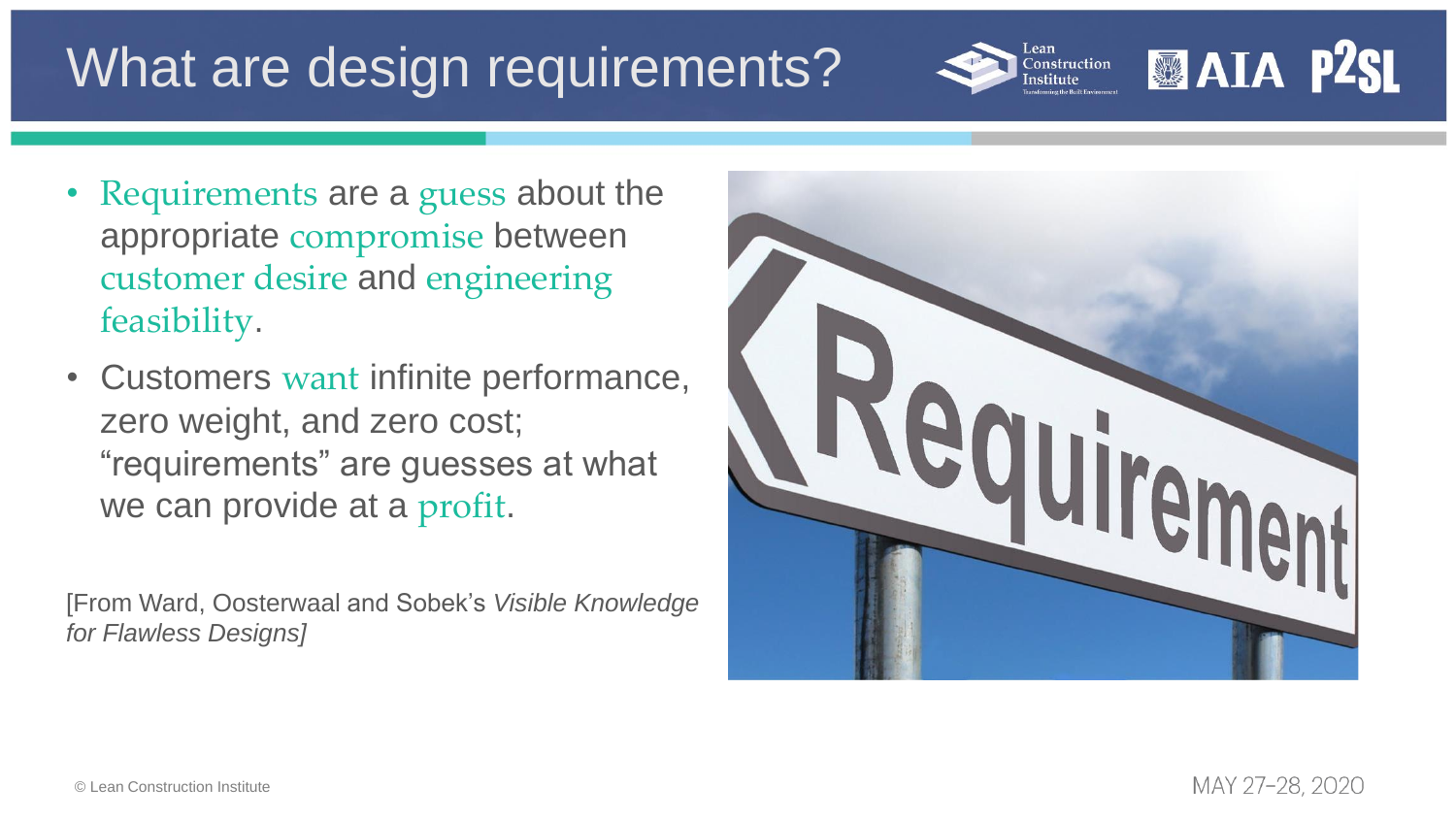

### otion

### friction

MAY 27-28, 2020

## Lexus Chief Engineer Suzuki's YETs



| •Great high-speed<br>handling/stability | •A pleasant ride      |
|-----------------------------------------|-----------------------|
| . Fast and smooth ride                  | .Low fuel consumption |
| •Super quiet                            | ·Light weight         |
| •Elegant styling                        | •Great aerodynamics   |
| ·Warm                                   | •Functional interior  |
| •Great stability at high<br>speed       | ·Low aerodynamic fri  |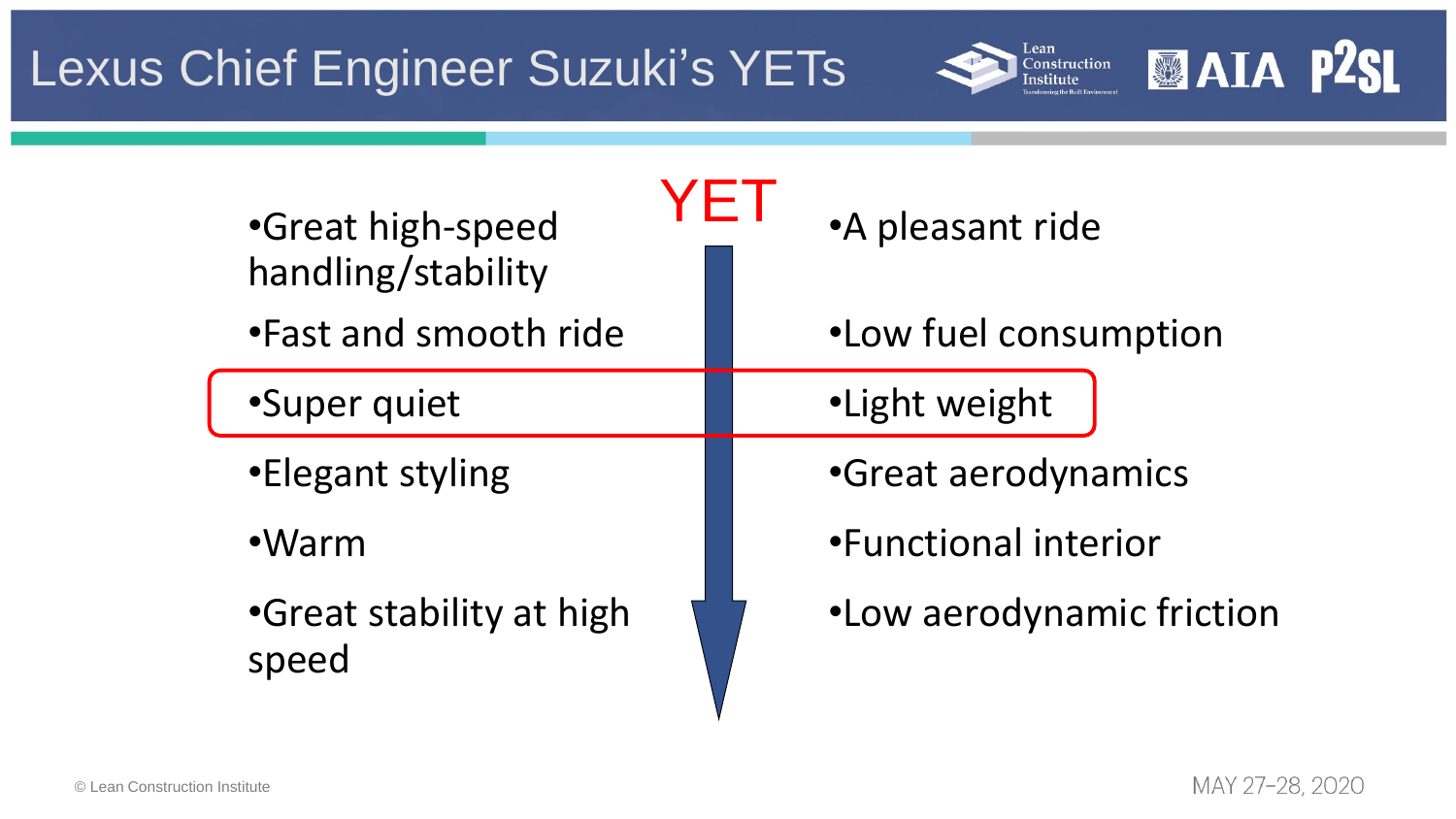

Suzuki wants to design a Lexus so its noise level is less than 50 decibels and weight is less than 4500 pounds. That had never been done before. So how to resolve the conflict without relaxing the targets?

Lean

**Construction** Institute



Answer: attack a related variable—in this case, the primary source of vibration, the engine.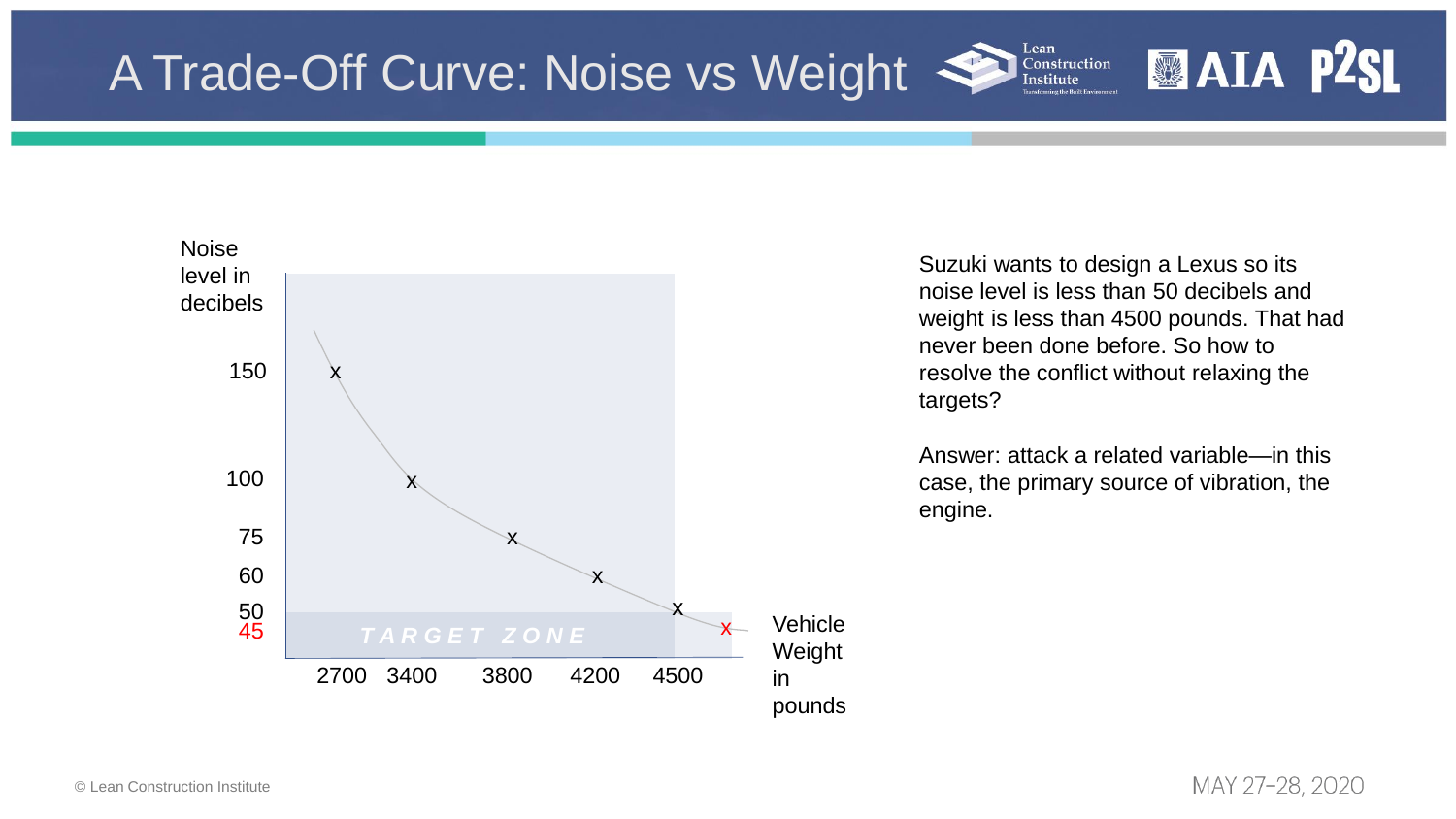© Lean Construction Institute



MAY 27-28, 2020

## Cause diagram



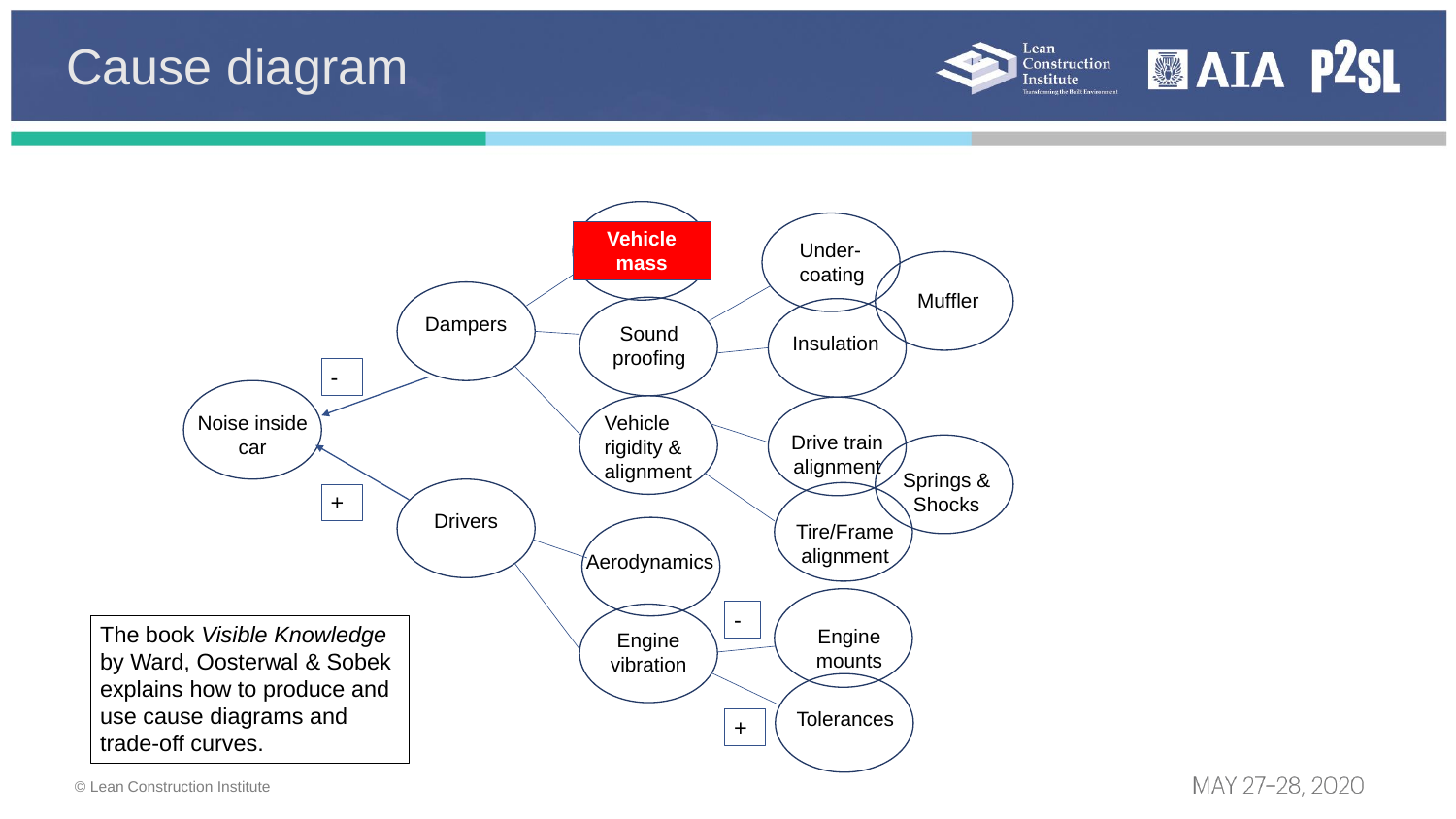© Lean Construction Institute



MAY 27-28, 2020

## Cause diagram



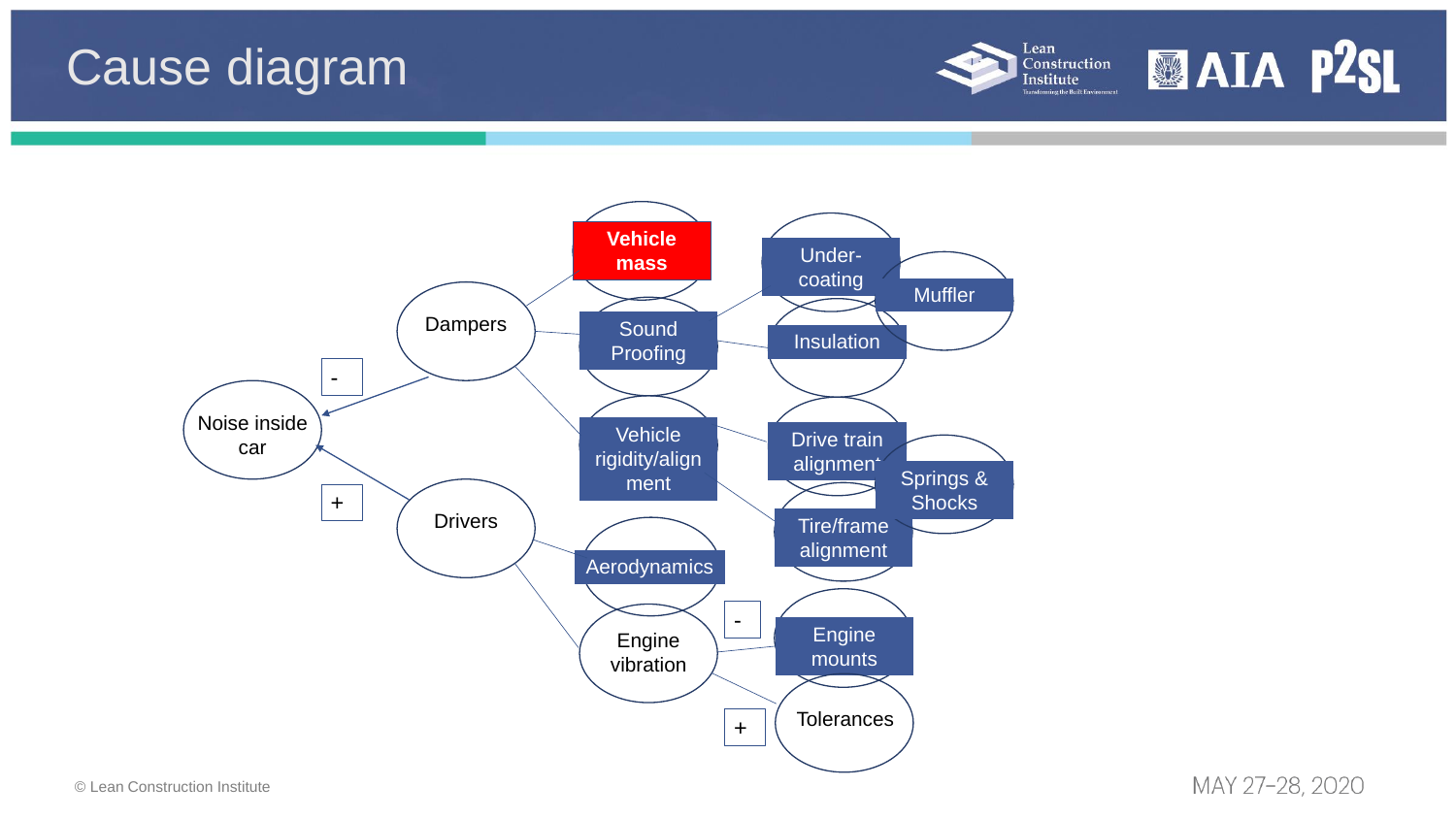

## Our topics for today



- 1. Why do conflicts need to be managed? IN ORDER TO INCREASE BENEFITS (VALUE) AND REDUCE COSTS (WASTE)
- 2. What are conflicting design criteria? CRITERIA THAT CANNOT BE SATISFIED AT TARGET LEVELS WITHOUT DESIGN INNOVATION
- 3. How to manage conflicting design criteria?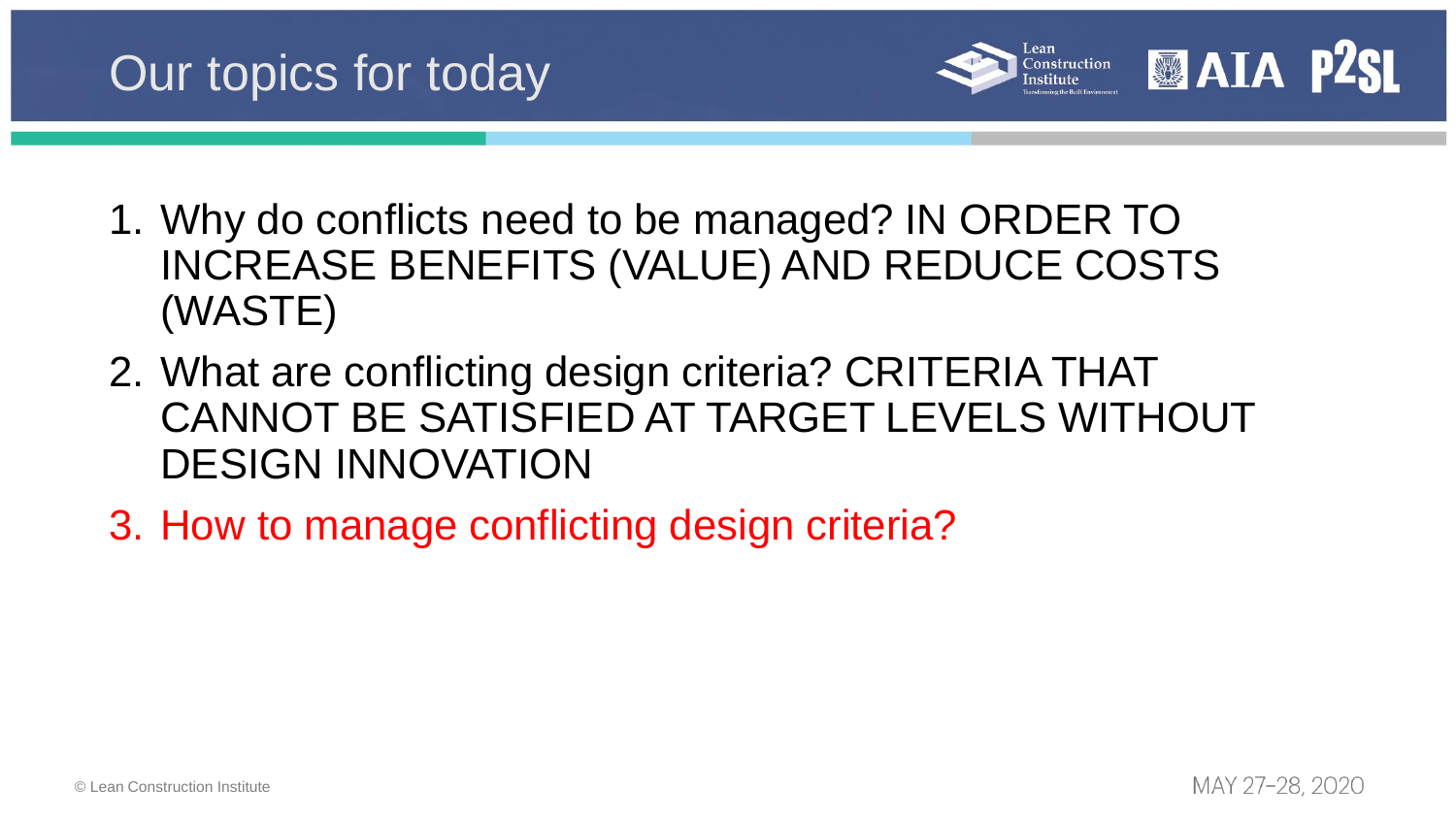





We have argued that the design process must be understood to start with deciding how to specify requirements that best deliver customers what they want, balancing desire and feasibility, before "detailed design". Doing so involves identifying and resolving conflicts between design criteria.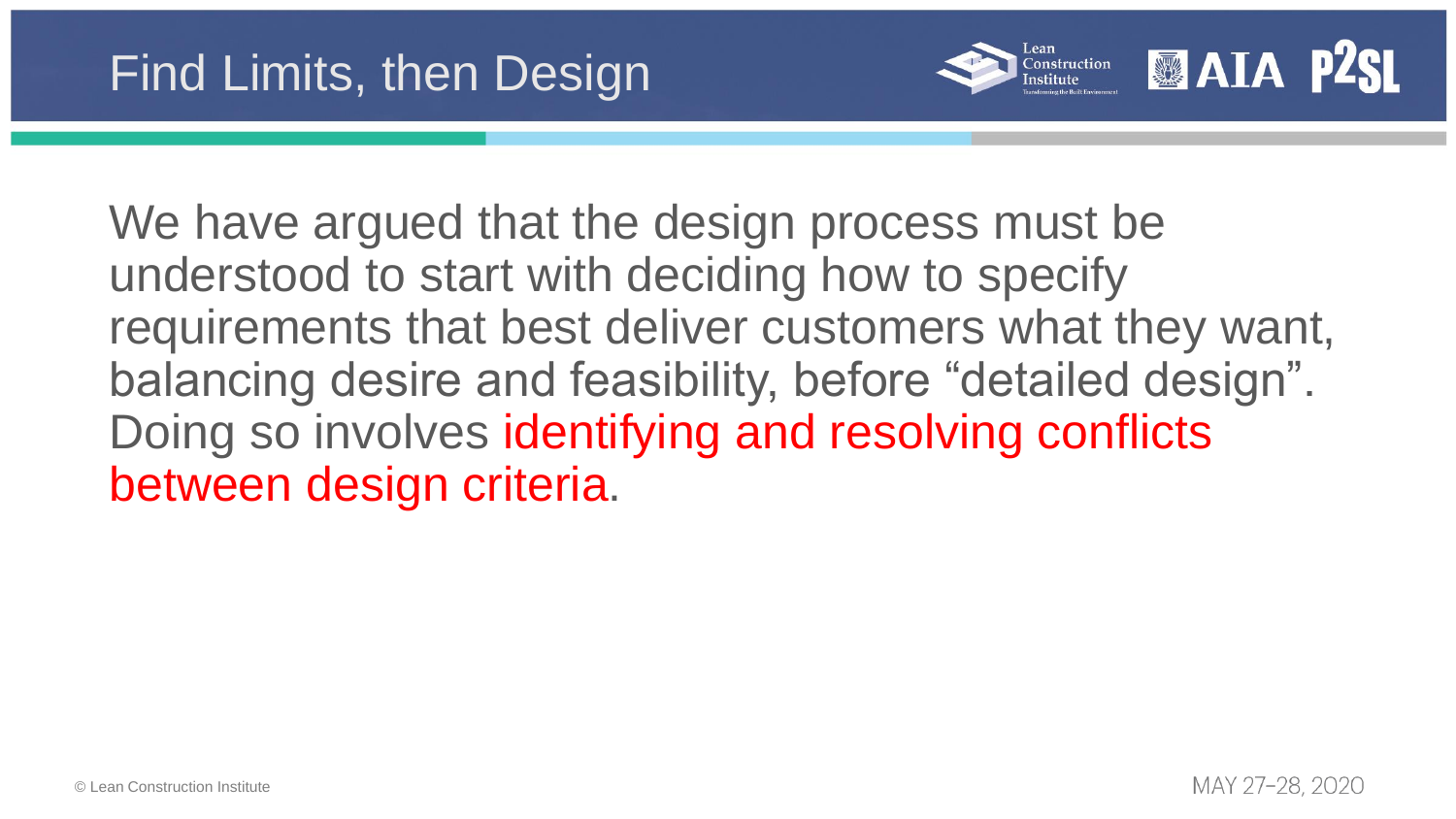

No

Adjust target net benefits &

Log for future innovations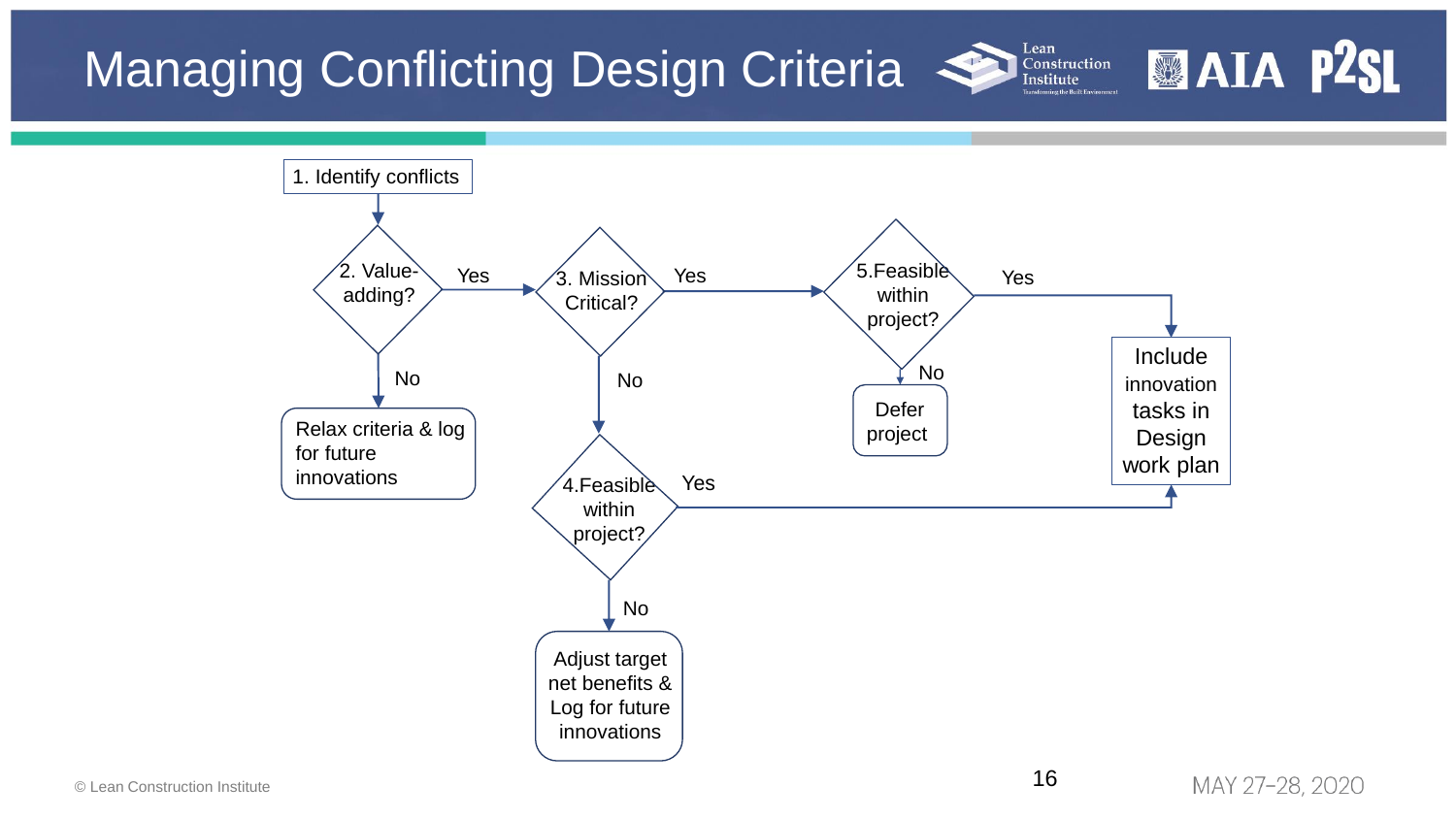

## Our topics for today



- 1. Why do conflicts need to be managed? IN ORDER TO INCREASE BENEFITS (VALUE) AND REDUCE COSTS (WASTE)
- 2. What are conflicting design criteria? CRITERIA THAT CANNOT BE SATISFIED AT TARGET LEVELS WITHOUT DESIGN INNOVATION
- 3. How to manage conflicting design criteria? USE OUR PROCESS FOR MANAGING CONFLICTING DESIGN CRITERIA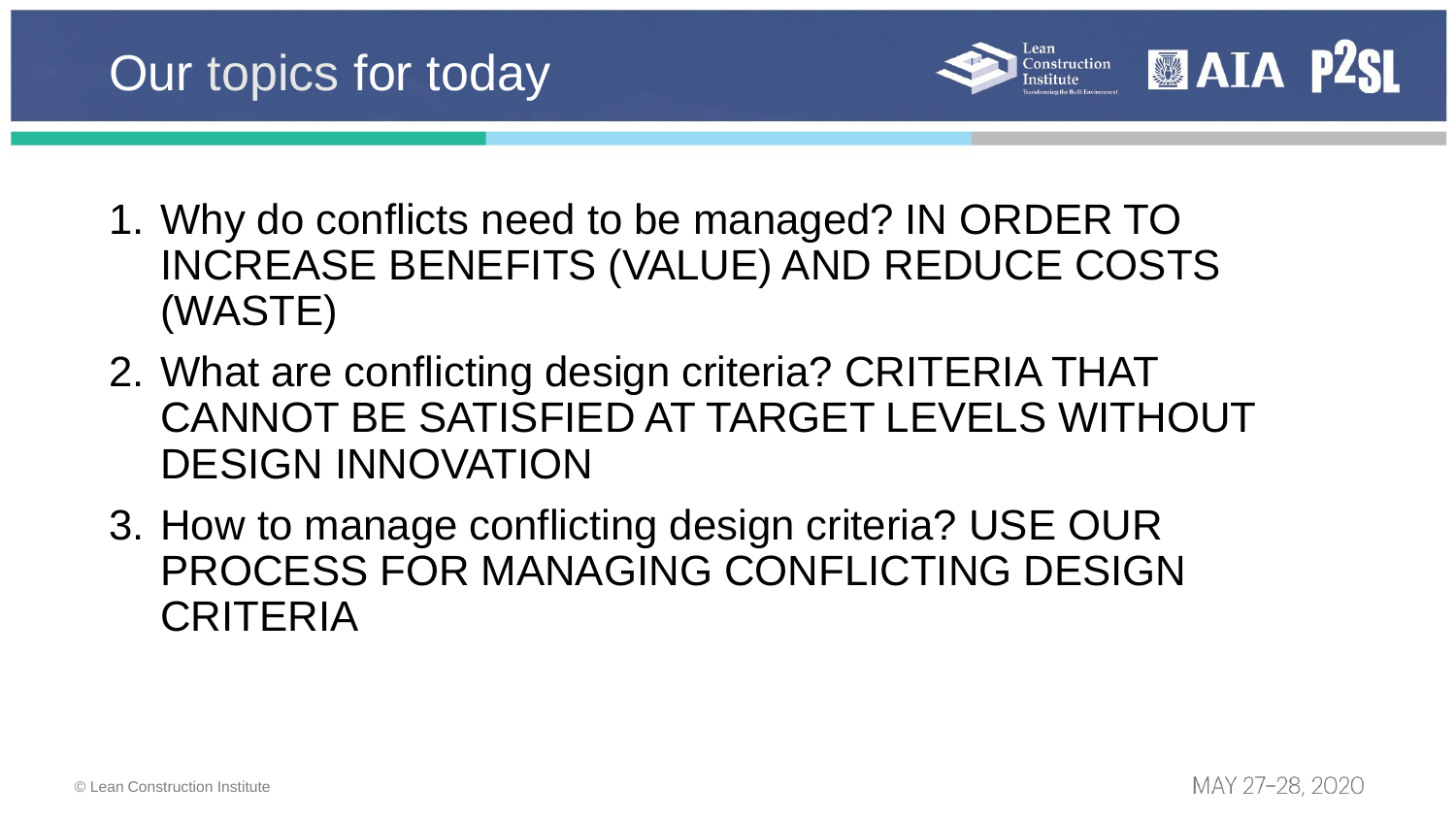

## Future Research



### A. How to do programming that

- 1. …specifies customer and business interests as target ranges, giving the project teams room to explore, innovate and find the most appealing trade-offs for both the business and customer interests.
- 2. …reveals what is needed to identify and resolve conflicting design criteria:
	- What is mission critical for the project?
	- What are the target benefits in use of the constructed asset?
	- What are the constraints on project delivery?
- B. Are we doing set based design as we should in built environment design? We plan to do descriptive research to understand current set based design practice, then action research to improve current practice, including the use of Choosing by Advantages.
- C. How to 'innovate on demand'? We propose that specifying where innovation is needed improves innovation efforts and will study recent research on abduction as a possible innovation tool.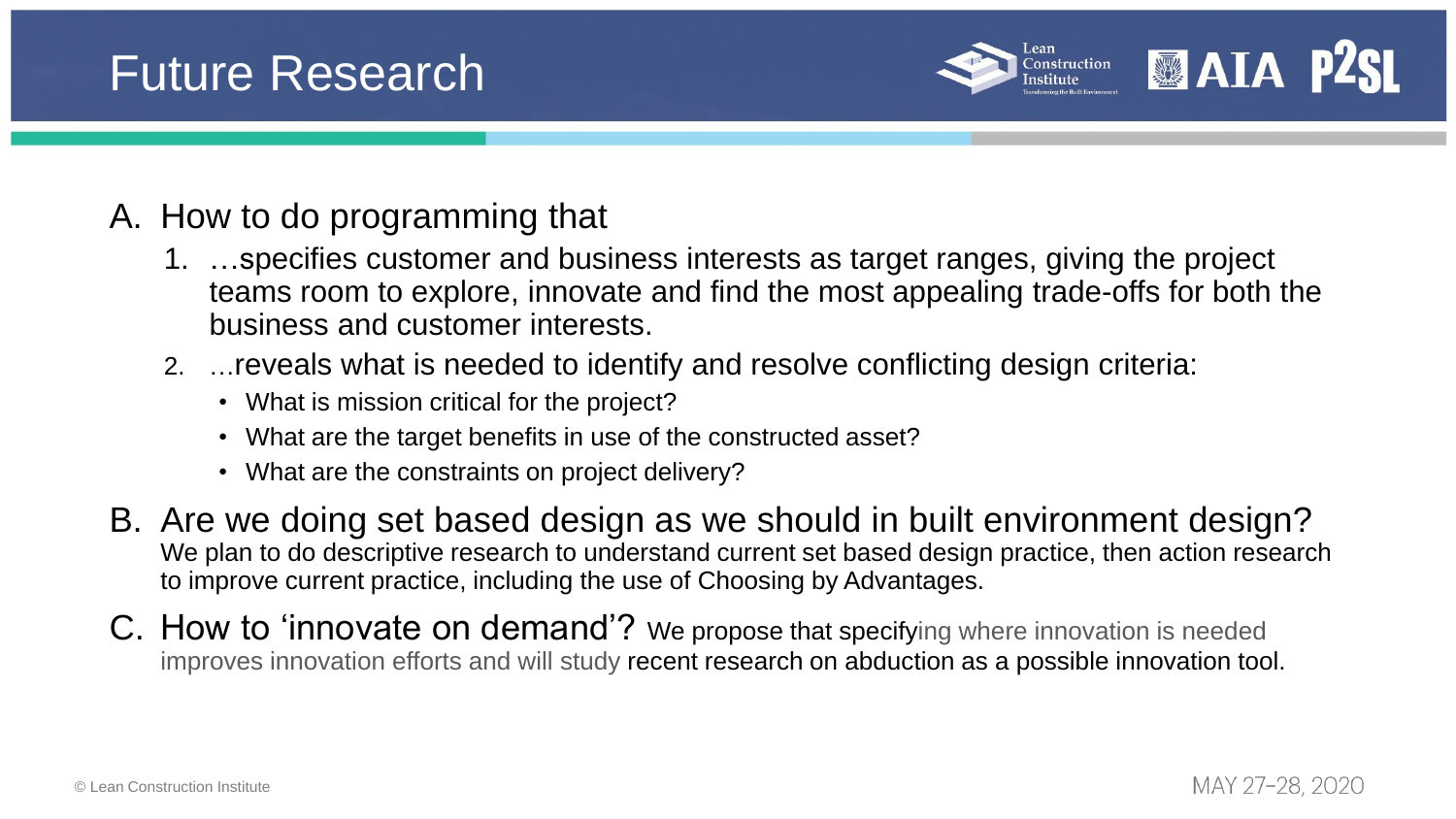





- What conflicting criteria have you found when designing projects?
	- Make a list in your group (at least 5)
	- Share your experiences
	- Pick one to share back along with the list.

### **Discuss in each group – 10 min to discuss & 3 min to report out**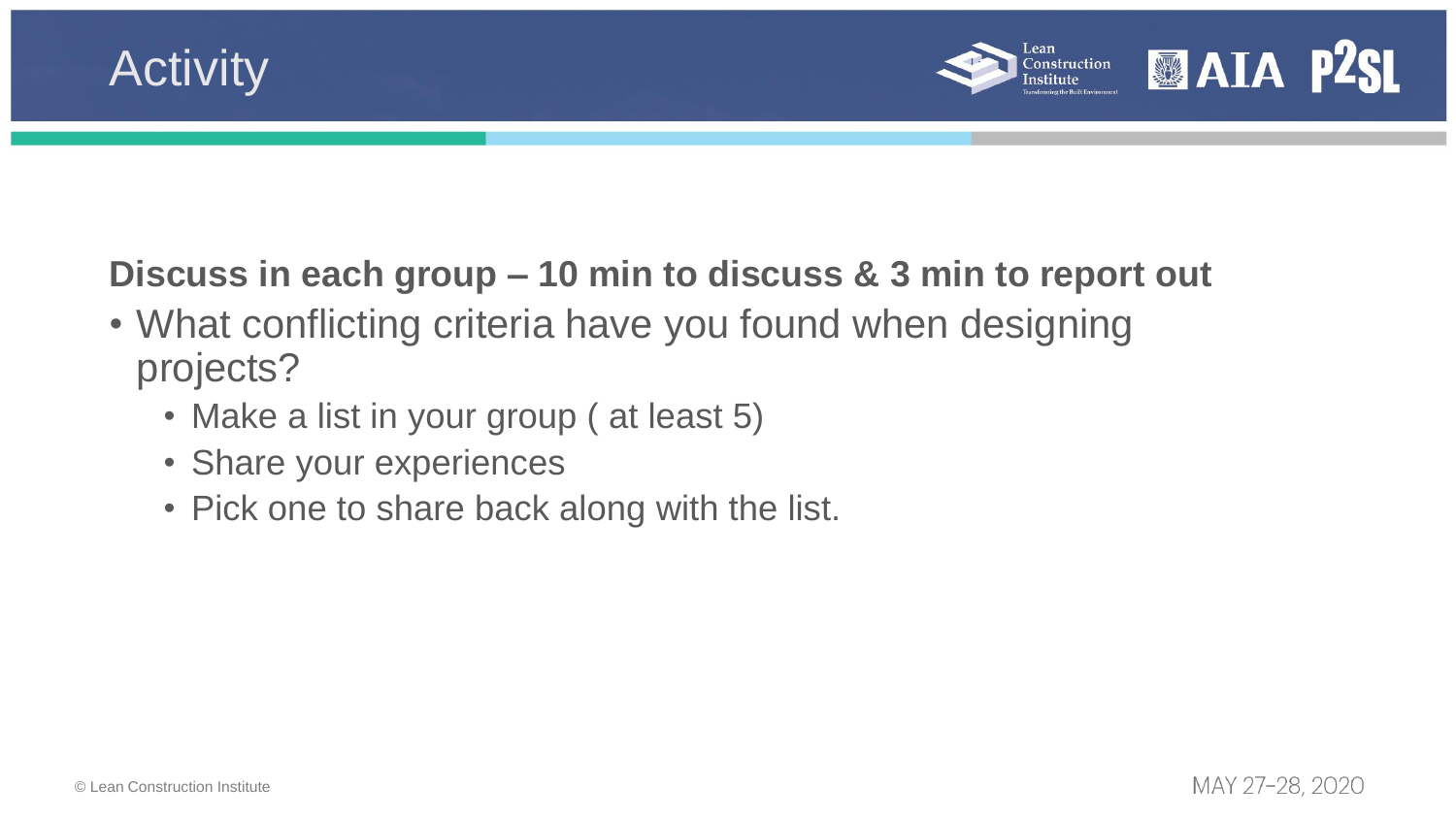

### Plus/Delta



### **PLUS**

- great discussion topic and contributions. Successful technology for breakouts
- the presenters did a great job working together
- well organized information and presented succinctly
- excellent graphics
- a good tangible example of solutions to design consflicts are hybrid buildings
- an hour for this topic is a good introduction and well done
- Bravo! Good dru run for Congress

### **DELTA**

- hard to have bigger shared conversations
- need more time to fully cover breakout sharing
- how to get more people talking in breakoutds
- time, you need more to cover anything with a large group like this and fit in discussion
- allocated time is short for part 2
- Dropped Last Responsible Moment Q…answer is to have viable option as baseline to innovate against
- Knowledge management crucial
- How to respond to personal issues in design team?
	- Change team? Leverage CBA for objectivity? Depersonalize?